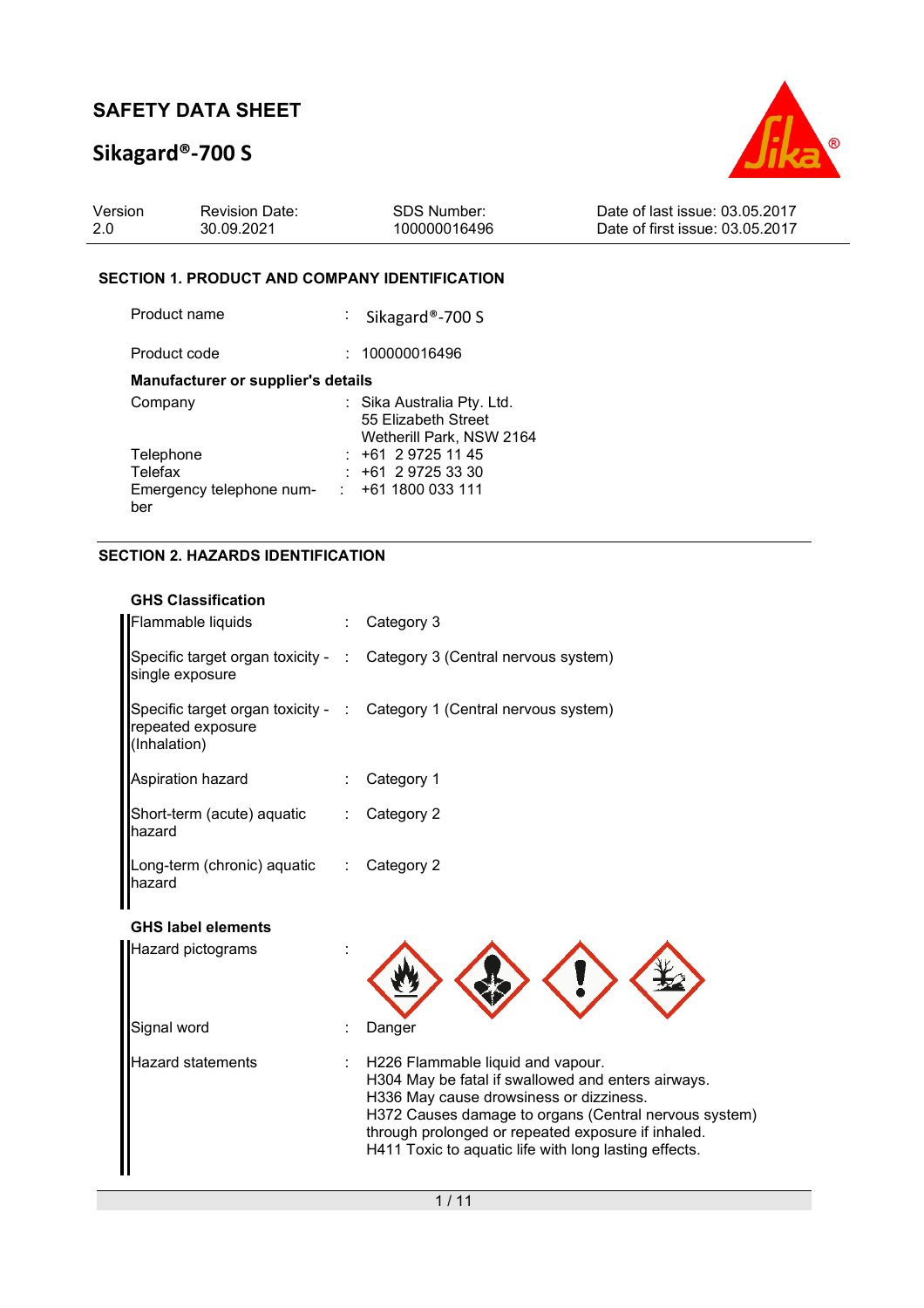# **Sikagard®-700 S**



| Version<br>2.0 | <b>Revision Date:</b><br>30.09.2021 | <b>SDS Number:</b><br>100000016496                                                                                                                                                                                                                                                                                                                                                                                                   | Date of last issue: 03.05.2017<br>Date of first issue: 03.05.2017                                                                                                                                                                                                                                                        |
|----------------|-------------------------------------|--------------------------------------------------------------------------------------------------------------------------------------------------------------------------------------------------------------------------------------------------------------------------------------------------------------------------------------------------------------------------------------------------------------------------------------|--------------------------------------------------------------------------------------------------------------------------------------------------------------------------------------------------------------------------------------------------------------------------------------------------------------------------|
|                | Precautionary statements            | <b>Prevention:</b><br>and other ignition sources. No smoking.<br>P233 Keep container tightly closed.<br>ment.<br>P242 Use non-sparking tools.<br>P243 Take action to prevent static discharges.<br>P260 Do not breathe mist or vapours.<br>P264 Wash skin thoroughly after handling.<br>P271 Use only outdoors or in a well-ventilated area.<br>P273 Avoid release to the environment.<br>tion/ face protection/ hearing protection. | P210 Keep away from heat, hot surfaces, sparks, open flames<br>P240 Ground and bond container and receiving equipment.<br>P241 Use explosion-proof electrical/ ventilating/ lighting equip-<br>P270 Do not eat, drink or smoke when using this product.<br>P280 Wear protective gloves/ protective clothing/ eye protec- |
|                |                                     | Response:<br>CENTER/ doctor.<br>ly all contaminated clothing. Rinse skin with water.<br>doctor if you feel unwell.<br>P314 Get medical advice/ attention if you feel unwell.<br>P331 Do NOT induce vomiting.<br>alcohol-resistant foam to extinguish.<br>P391 Collect spillage.                                                                                                                                                      | P301 + P310 IF SWALLOWED: Immediately call a POISON<br>P303 + P361 + P353 IF ON SKIN (or hair): Take off immediate-<br>P304 + P340 + P312 IF INHALED: Remove person to fresh air<br>and keep comfortable for breathing. Call a POISON CENTER/<br>P370 + P378 In case of fire: Use dry sand, dry chemical or              |
|                |                                     | Storage:<br>tightly closed.<br>P405 Store locked up.<br>Disposal:<br>disposal plant.                                                                                                                                                                                                                                                                                                                                                 | P403 + P233 Store in a well-ventilated place. Keep container<br>P403 + P235 Store in a well-ventilated place. Keep cool.<br>P501 Dispose of contents/ container to an approved waste                                                                                                                                     |
|                |                                     |                                                                                                                                                                                                                                                                                                                                                                                                                                      |                                                                                                                                                                                                                                                                                                                          |

**Other hazards which do not result in classification**

None known.

### **SECTION 3. COMPOSITION/INFORMATION ON INGREDIENTS**

| Substance / Mixture |  | Mixture |
|---------------------|--|---------|
|---------------------|--|---------|

**Components** 

| l Chemical name                                         | CAS-No. | Concentration (% w/w) |
|---------------------------------------------------------|---------|-----------------------|
| Hydrocarbons, C9-C12, n-alkanes, isoalkanes, 64742-82-1 |         | $>= 60 - 5 = 100$     |
| $\blacksquare$ cyclics, aromatics (2-25%)               |         |                       |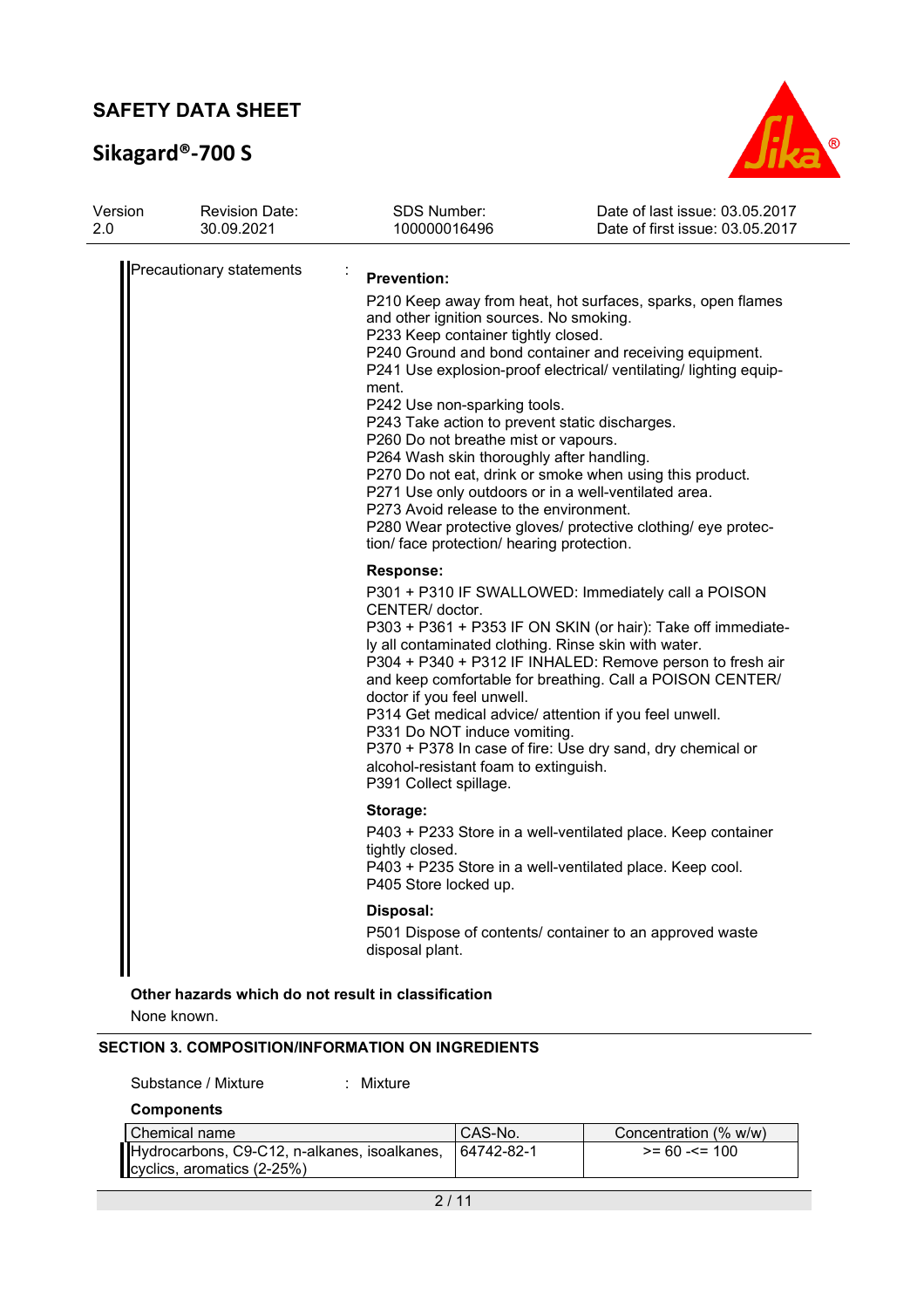# **Sikagard®-700 S**



| Version<br>2.0 | <b>Revision Date:</b><br>30.09.2021                               | <b>SDS Number:</b><br>100000016496                                                                                                                                                                                                                                                                                                                                                                      | Date of last issue: 03.05.2017<br>Date of first issue: 03.05.2017 |
|----------------|-------------------------------------------------------------------|---------------------------------------------------------------------------------------------------------------------------------------------------------------------------------------------------------------------------------------------------------------------------------------------------------------------------------------------------------------------------------------------------------|-------------------------------------------------------------------|
|                | dioctyltin dilaurate                                              | 3648-18-8                                                                                                                                                                                                                                                                                                                                                                                               | < 0.3                                                             |
|                | <b>SECTION 4. FIRST AID MEASURES</b>                              |                                                                                                                                                                                                                                                                                                                                                                                                         |                                                                   |
|                | General advice                                                    | Move out of dangerous area.<br>Consult a physician.<br>Show this safety data sheet to the doctor in attendance.                                                                                                                                                                                                                                                                                         |                                                                   |
|                | If inhaled                                                        | Move to fresh air.<br>Consult a physician after significant exposure.                                                                                                                                                                                                                                                                                                                                   |                                                                   |
|                | In case of skin contact                                           | Take off contaminated clothing and shoes immediately.<br>Wash off with soap and plenty of water.<br>If symptoms persist, call a physician.                                                                                                                                                                                                                                                              |                                                                   |
|                | In case of eye contact                                            | Remove contact lenses.<br>Keep eye wide open while rinsing.<br>If eye irritation persists, consult a specialist.                                                                                                                                                                                                                                                                                        |                                                                   |
|                | If swallowed                                                      | Clean mouth with water and drink afterwards plenty of water.<br>Do NOT induce vomiting.<br>Do not give milk or alcoholic beverages.<br>Never give anything by mouth to an unconscious person.<br>Take victim immediately to hospital.                                                                                                                                                                   |                                                                   |
|                | Most important symptoms<br>and effects, both acute and<br>delayed | Risk of serious damage to the lungs (by aspiration).<br>Aspiration may cause pulmonary oedema and pneumonitis.<br>Loss of balance<br>Vertigo<br>See Section 11 for more detailed information on health effects<br>and symptoms.<br>May be fatal if swallowed and enters airways.<br>May cause drowsiness or dizziness.<br>Causes damage to organs through prolonged or repeated<br>exposure if inhaled. |                                                                   |
|                | Notes to physician                                                | Treat symptomatically.                                                                                                                                                                                                                                                                                                                                                                                  |                                                                   |

## **SECTION 5. FIREFIGHTING MEASURES**

| Suitable extinguishing media :            |                           | Alcohol-resistant foam<br>Carbon dioxide (CO2)<br>Dry chemical               |
|-------------------------------------------|---------------------------|------------------------------------------------------------------------------|
| Unsuitable extinguishing<br>media         | ÷.                        | Water                                                                        |
| Specific hazards during fire-<br>fighting | $\mathbb{Z}^{\mathbb{Z}}$ | Do not allow run-off from fire fighting to enter drains or water<br>courses. |
|                                           |                           | Hazardous combustion prod- : No hazardous combustion products are known      |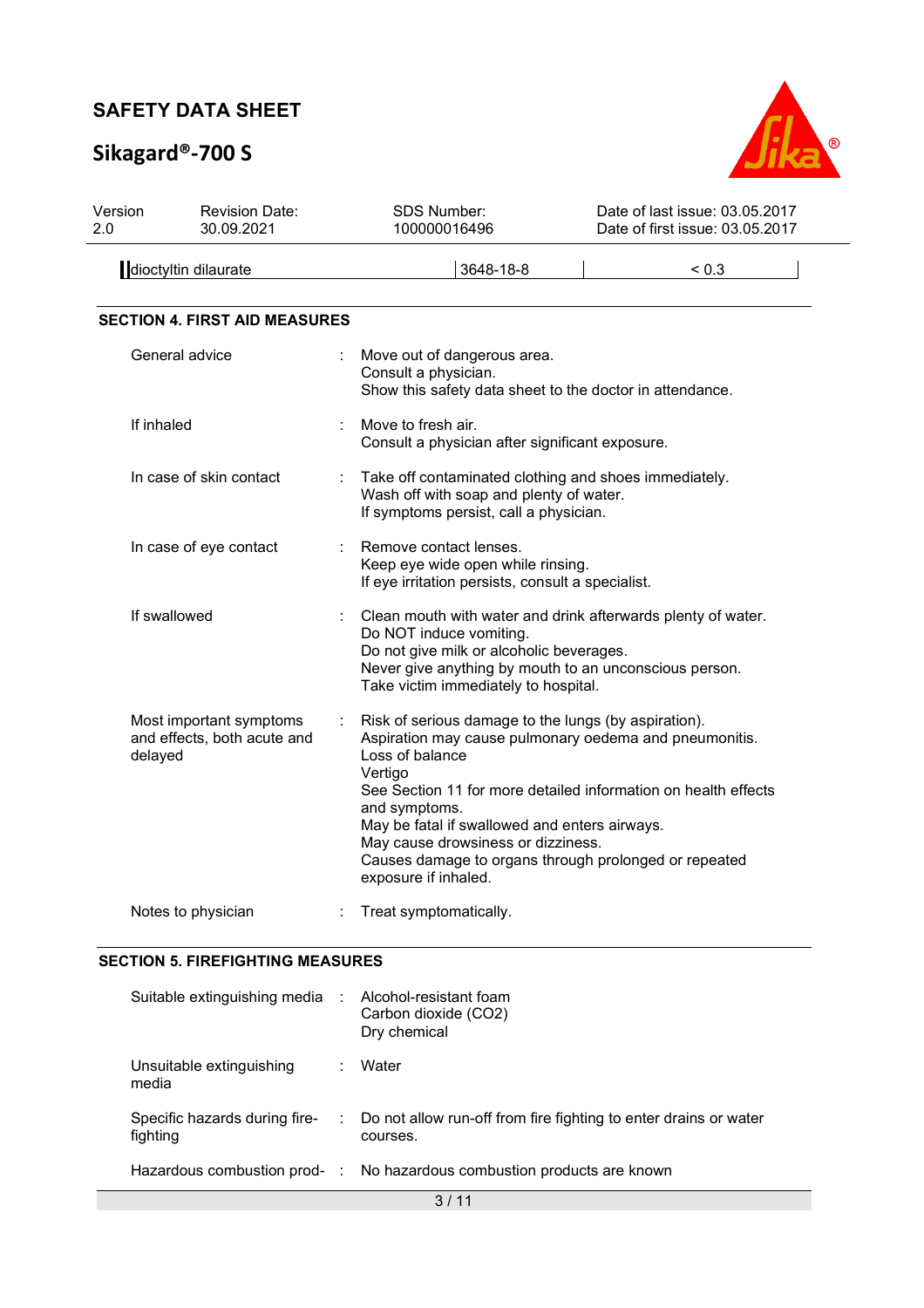# **Sikagard®-700 S**



| Version<br>2.0 |                  | <b>Revision Date:</b><br>30.09.2021 | <b>SDS Number:</b><br>100000016496                                                                                                                                                                                                                                              | Date of last issue: 03.05.2017<br>Date of first issue: 03.05.2017 |
|----------------|------------------|-------------------------------------|---------------------------------------------------------------------------------------------------------------------------------------------------------------------------------------------------------------------------------------------------------------------------------|-------------------------------------------------------------------|
|                | ucts             |                                     |                                                                                                                                                                                                                                                                                 |                                                                   |
|                | ods              | Specific extinguishing meth-        | : Use water spray to cool unopened containers.<br>Collect contaminated fire extinguishing water separately. This<br>must not be discharged into drains.<br>Fire residues and contaminated fire extinguishing water must<br>be disposed of in accordance with local regulations. |                                                                   |
|                | for firefighters | Special protective equipment :      | In the event of fire, wear self-contained breathing apparatus.                                                                                                                                                                                                                  |                                                                   |
|                | Hazchem Code     |                                     | •3Y                                                                                                                                                                                                                                                                             |                                                                   |

### **SECTION 6. ACCIDENTAL RELEASE MEASURES**

| Personal precautions, protec-<br>tive equipment and emer-<br>gency procedures | ÷. | Use personal protective equipment.<br>Remove all sources of ignition.<br>Deny access to unprotected persons.                                                                                                                                 |
|-------------------------------------------------------------------------------|----|----------------------------------------------------------------------------------------------------------------------------------------------------------------------------------------------------------------------------------------------|
| Environmental precautions                                                     |    | : Prevent product from entering drains.<br>If the product contaminates rivers and lakes or drains inform<br>respective authorities.                                                                                                          |
| Methods and materials for<br>containment and cleaning up                      |    | Contain spillage, and then collect with non-combustible ab-<br>sorbent material, (e.g. sand, earth, diatomaceous earth, ver-<br>miculite) and place in container for disposal according to local<br>/ national regulations (see section 13). |

### **SECTION 7. HANDLING AND STORAGE**

| Advice on protection against :<br>fire and explosion | Use explosion-proof equipment.<br>Keep away from heat/ sparks/ open flames/ hot surfaces. No<br>smoking.<br>Take precautionary measures against electrostatic discharg-<br>es.                                                                                                                                                                                                                                                                                                                                                                                                                                 |
|------------------------------------------------------|----------------------------------------------------------------------------------------------------------------------------------------------------------------------------------------------------------------------------------------------------------------------------------------------------------------------------------------------------------------------------------------------------------------------------------------------------------------------------------------------------------------------------------------------------------------------------------------------------------------|
| Advice on safe handling                              | : Do not breathe vapours or spray mist.<br>Avoid exceeding the given occupational exposure limits (see<br>section 8).<br>Do not get in eyes, on skin, or on clothing.<br>For personal protection see section 8.<br>Smoking, eating and drinking should be prohibited in the ap-<br>plication area.<br>Take precautionary measures against static discharge.<br>Open drum carefully as content may be under pressure.<br>Take necessary action to avoid static electricity discharge<br>(which might cause ignition of organic vapours).<br>Follow standard hygiene measures when handling chemical<br>products |
| Hygiene measures                                     | Handle in accordance with good industrial hygiene and safety                                                                                                                                                                                                                                                                                                                                                                                                                                                                                                                                                   |
|                                                      | 4/11                                                                                                                                                                                                                                                                                                                                                                                                                                                                                                                                                                                                           |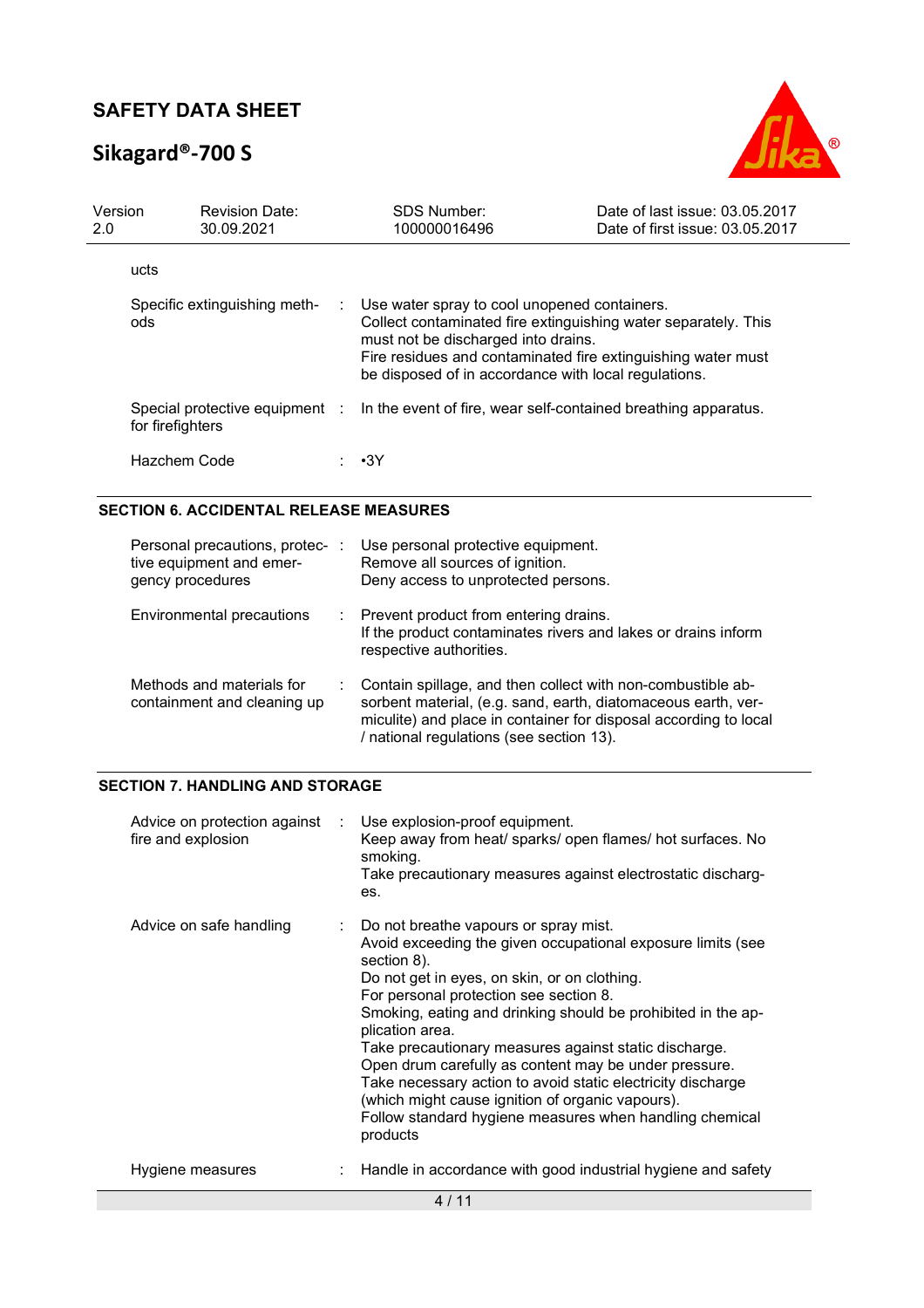# **Sikagard®-700 S**



| Version<br>2.0              | <b>Revision Date:</b><br>30.09.2021 | <b>SDS Number:</b><br>100000016496                                                                                                                                                                                                                | Date of last issue: 03.05.2017<br>Date of first issue: 03.05.2017 |
|-----------------------------|-------------------------------------|---------------------------------------------------------------------------------------------------------------------------------------------------------------------------------------------------------------------------------------------------|-------------------------------------------------------------------|
|                             |                                     | practice.<br>When using do not eat or drink.<br>When using do not smoke.<br>Wash hands before breaks and at the end of workday.                                                                                                                   |                                                                   |
| Conditions for safe storage |                                     | : Store in original container.<br>Keep in a well-ventilated place.<br>Containers which are opened must be carefully resealed and<br>kept upright to prevent leakage.<br>Observe label precautions.<br>Store in accordance with local regulations. |                                                                   |

## **SECTION 8. EXPOSURE CONTROLS/PERSONAL PROTECTION**

### **Components with workplace control parameters**

| Components                                                                     | CAS-No.                | Value type<br>(Form of<br>exposure) | Control parame-<br>ters / Permissible<br>concentration                                                                                                                                                          | <b>Basis</b> |
|--------------------------------------------------------------------------------|------------------------|-------------------------------------|-----------------------------------------------------------------------------------------------------------------------------------------------------------------------------------------------------------------|--------------|
| Hydrocarbons, C9-C12, n-<br>alkanes, isoalkanes, cyclics,<br>aromatics (2-25%) | 64742-82-1             | <b>TWA</b>                          | 900 mg/m3                                                                                                                                                                                                       | AU OEL       |
| dioctyltin dilaurate                                                           | 3648-18-8              | <b>TWA</b>                          | $0.1 \text{ mg/m}$ 3<br>(Tin)                                                                                                                                                                                   | AU OEL       |
|                                                                                | tion., Skin absorption |                                     | Further information: Some compounds in these groups are classi-<br>fied as carcinogenic or as sensitisers. Check individual classifica-<br>tion details on the safety data sheet for information on classifica- |              |
|                                                                                |                        | <b>STEL</b>                         | $0.2 \text{ mg/m}$ 3<br>(Tin)                                                                                                                                                                                   | AU OEL       |

## **Occupational exposure limits of decomposition products**

| Components                          | CAS-No.                                                                                                                                                                                                                                      | Value type<br>(Form of<br>exposure)                                                                                                                                                                  | Control parame-<br>ters / Permissible<br>concentration | Basis  |  |  |
|-------------------------------------|----------------------------------------------------------------------------------------------------------------------------------------------------------------------------------------------------------------------------------------------|------------------------------------------------------------------------------------------------------------------------------------------------------------------------------------------------------|--------------------------------------------------------|--------|--|--|
| methanol                            | 67-56-1                                                                                                                                                                                                                                      | <b>TWA</b>                                                                                                                                                                                           | 200 ppm<br>262 mg/m3                                   | AU OEL |  |  |
|                                     |                                                                                                                                                                                                                                              | Further information: Skin absorption                                                                                                                                                                 |                                                        |        |  |  |
|                                     |                                                                                                                                                                                                                                              | <b>STEL</b>                                                                                                                                                                                          | $250$ ppm<br>$328$ mg/m $3$                            | AU OEL |  |  |
| Appropriate engineering<br>controls | ÷.                                                                                                                                                                                                                                           | Use adequate ventilation and/or engineering controls to pre-<br>vent exposure to vapours.<br>Avoid vapor formation.<br>Provide appropriate exhaust ventilation at places where va-<br>por is formed. |                                                        |        |  |  |
| Personal protective equipment       |                                                                                                                                                                                                                                              |                                                                                                                                                                                                      |                                                        |        |  |  |
| Respiratory protection              | In case of inadequate ventilation wear respiratory protection.<br>÷.<br>Respirator selection must be based on known or anticipated<br>exposure levels, the hazards of the product and the safe<br>working limits of the selected respirator. |                                                                                                                                                                                                      |                                                        |        |  |  |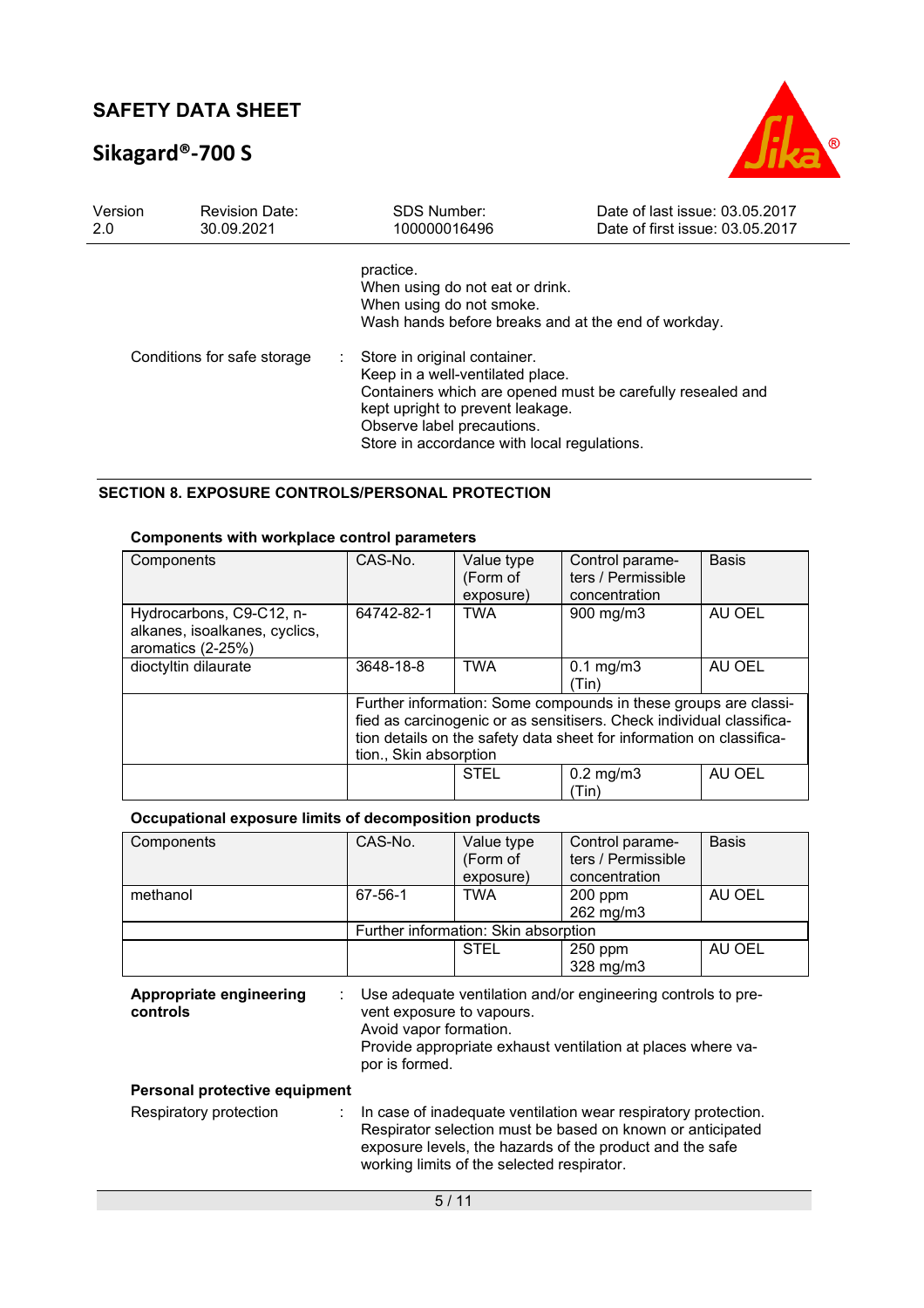# **Sikagard®-700 S**



| Version<br>2.0 | <b>Revision Date:</b><br>30.09.2021 |    | <b>SDS Number:</b><br>100000016496                                                                                                                                                       | Date of last issue: 03.05.2017<br>Date of first issue: 03.05.2017                                                            |
|----------------|-------------------------------------|----|------------------------------------------------------------------------------------------------------------------------------------------------------------------------------------------|------------------------------------------------------------------------------------------------------------------------------|
|                |                                     |    | organic vapor filter (Type A)                                                                                                                                                            |                                                                                                                              |
|                | Hand protection                     |    | Chemical-resistant, impervious gloves complying with an<br>essary.<br>Follow AS/NZS 1337.1<br>Recommended: Butyl rubber/nitrile rubber gloves.<br>Contaminated gloves should be removed. | approved standard should be worn at all times when handling<br>chemical products if a risk assessment indicates this is nec- |
|                | Eye protection                      |    | Safety glasses                                                                                                                                                                           |                                                                                                                              |
|                | Skin and body protection            | ÷. | clothing, long trousers)<br>Follow AS 2210:3<br>Protective clothing needs to be made of cotton.                                                                                          | Protective clothing (e.g. safety shoes, long-sleeved working                                                                 |

## **SECTION 9. PHYSICAL AND CHEMICAL PROPERTIES**

| Appearance                                                        |    | liquid                                    |
|-------------------------------------------------------------------|----|-------------------------------------------|
| Colour                                                            |    | colourless                                |
| Odour                                                             |    | No data available                         |
| <b>Odour Threshold</b>                                            |    | No data available                         |
| рH                                                                |    | Not applicable                            |
| Melting point/range / Freezing<br>point                           | ÷. | No data available                         |
| Boiling point/boiling range                                       |    | No data available                         |
| Flash point                                                       |    | ca. 30 °C (86 °F)<br>(Method: closed cup) |
| Evaporation rate                                                  |    | No data available                         |
| Flammability (solid, gas)                                         | t. | No data available                         |
| Upper explosion limit / Upper : $6.5\%$ (V)<br>flammability limit |    |                                           |
| Lower explosion limit / Lower :<br>flammability limit             |    | $0.6\%$ (V)                               |
| Vapour pressure                                                   |    | 3.9997 hPa                                |
| Relative vapour density                                           |    | No data available                         |
| Density                                                           | ÷  | ca. 0.8 g/cm3 (20 °C (68 °F))             |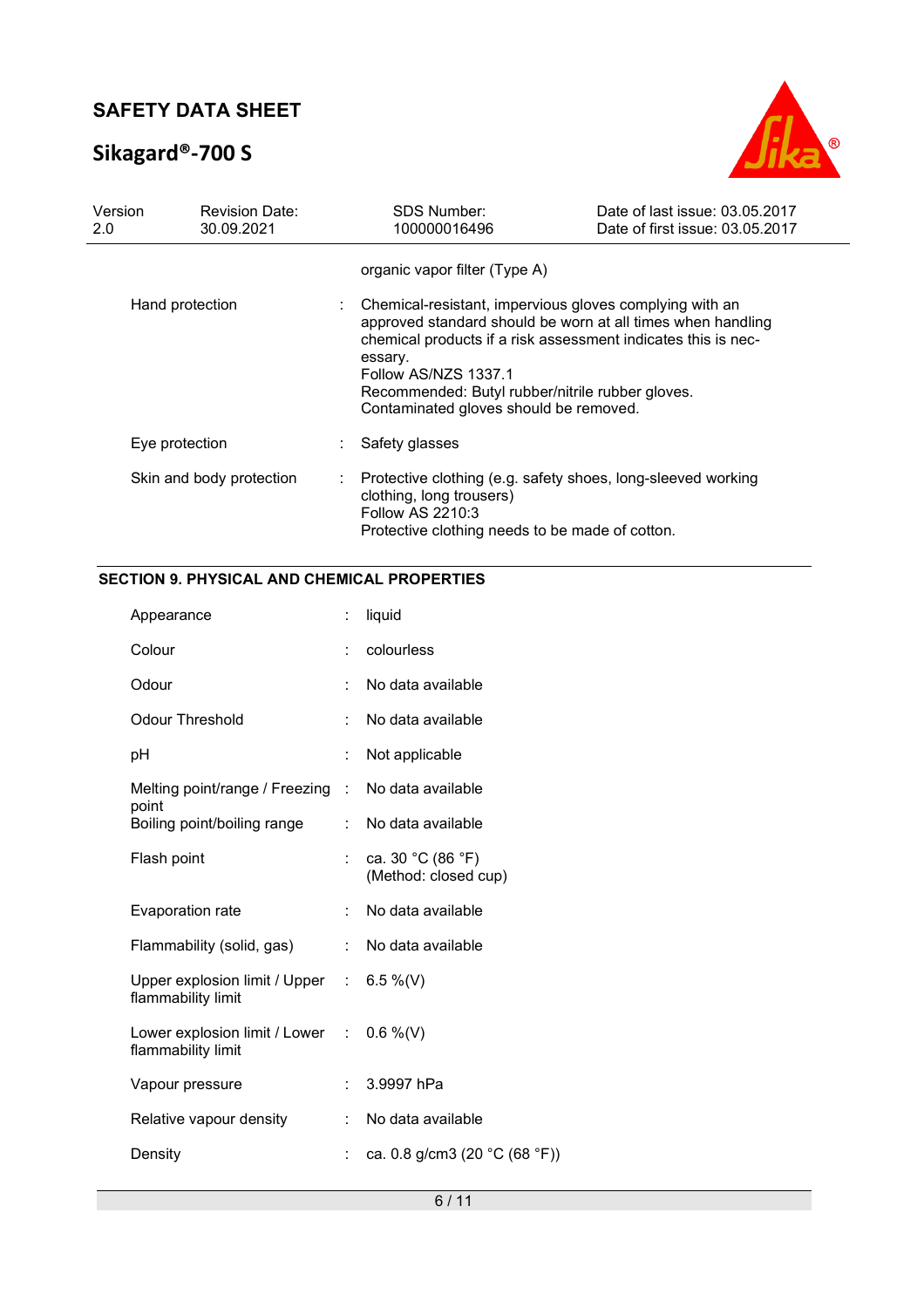# **Sikagard®-700 S**



| Version<br>2.0 |                 | <b>Revision Date:</b><br>30.09.2021 |                      | <b>SDS Number:</b><br>100000016496                                                                                                                                         | Date of last issue: 03.05.2017<br>Date of first issue: 03.05.2017 |
|----------------|-----------------|-------------------------------------|----------------------|----------------------------------------------------------------------------------------------------------------------------------------------------------------------------|-------------------------------------------------------------------|
|                | Solubility(ies) | Water solubility                    |                      | No data available                                                                                                                                                          |                                                                   |
|                |                 | Solubility in other solvents        | $\ddot{\phantom{a}}$ | No data available                                                                                                                                                          |                                                                   |
|                | octanol/water   | Partition coefficient: n-           |                      | No data available                                                                                                                                                          |                                                                   |
|                |                 | Auto-ignition temperature           |                      | 235 °C                                                                                                                                                                     |                                                                   |
|                |                 | Decomposition temperature           |                      | No data available                                                                                                                                                          |                                                                   |
|                | Viscosity       | Viscosity, dynamic                  |                      | No data available                                                                                                                                                          |                                                                   |
|                |                 | Viscosity, kinematic                |                      | No data available                                                                                                                                                          |                                                                   |
|                |                 | <b>Explosive properties</b>         |                      | No data available                                                                                                                                                          |                                                                   |
|                |                 | Oxidizing properties                |                      | No data available                                                                                                                                                          |                                                                   |
|                |                 | Volatile organic compounds          |                      | : Directive 2010/75/EU of 24 November 2010 on industrial<br>emissions (integrated pollution prevention and control)<br>Volatile organic compounds (VOC) content: 93.1% w/w |                                                                   |

#### **SECTION 10. STABILITY AND REACTIVITY**

| Reactivity                              |                | No dangerous reaction known under conditions of normal use.                                  |
|-----------------------------------------|----------------|----------------------------------------------------------------------------------------------|
| Chemical stability                      |                | The product is chemically stable.                                                            |
| Possibility of hazardous reac-<br>tions | <b>College</b> | Stable under recommended storage conditions.<br>Vapours may form explosive mixture with air. |
| Conditions to avoid                     |                | Heat, flames and sparks.                                                                     |
| Incompatible materials                  |                | see section 7.                                                                               |
| Hazardous decomposition<br>products     |                | methanol                                                                                     |

#### **SECTION 11. TOXICOLOGICAL INFORMATION**

#### **Acute toxicity**

Not classified based on available information.

#### **Skin corrosion/irritation**

Not classified based on available information.

#### **Components:**

#### **Hydrocarbons, C9-C12, n-alkanes, isoalkanes, cyclics, aromatics (2-25%):**

Assessment : Repeated exposure may cause skin dryness or cracking.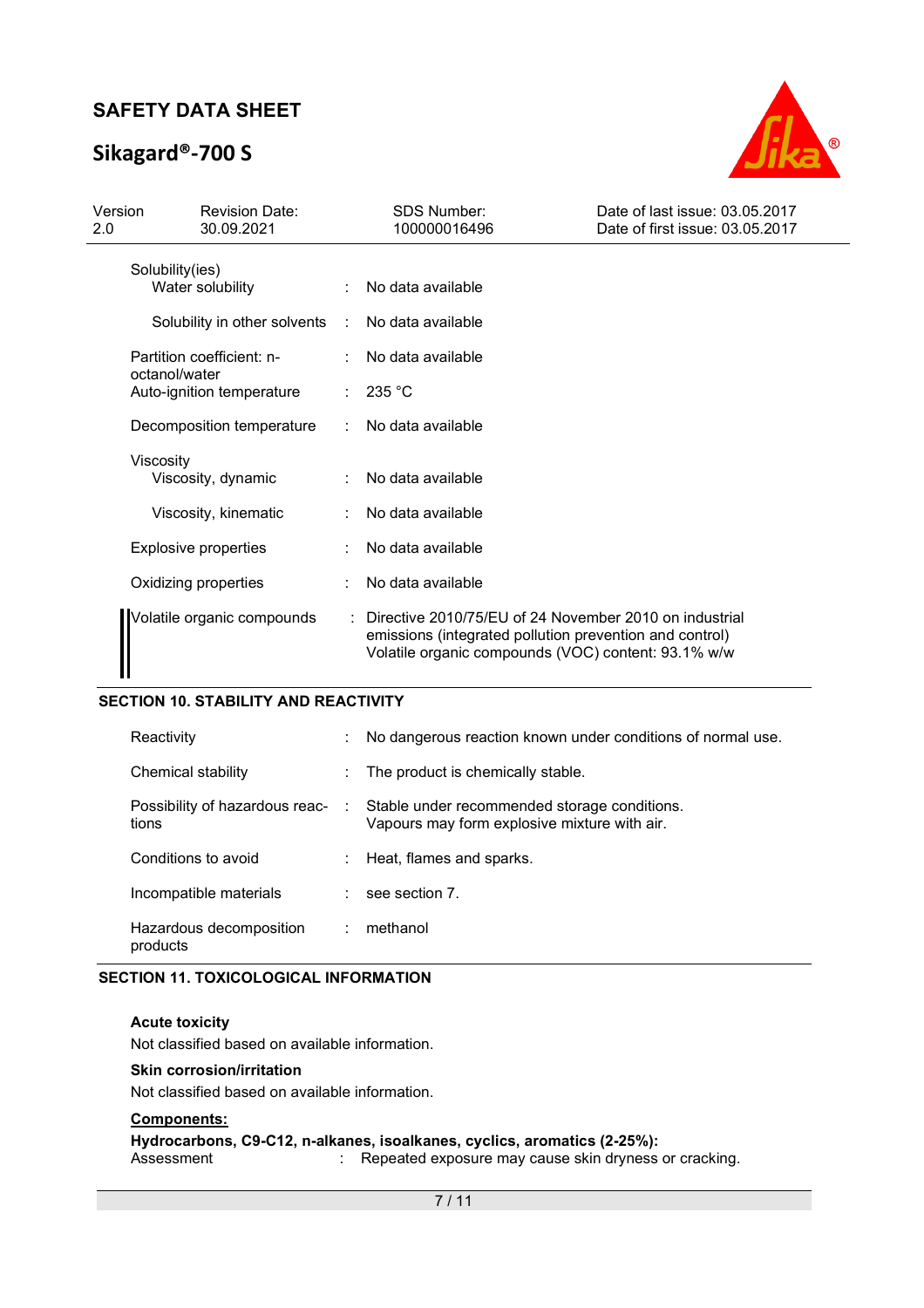# **Sikagard®-700 S**



| Version | <b>Revision Date:</b> | SDS Number:  | Date of last issue: 03.05.2017  |
|---------|-----------------------|--------------|---------------------------------|
| -2.0    | 30.09.2021            | 100000016496 | Date of first issue: 03.05.2017 |

#### **Serious eye damage/eye irritation**

Not classified based on available information.

#### **Respiratory or skin sensitisation**

#### **Skin sensitisation**

Not classified based on available information.

#### **Respiratory sensitisation**

Not classified based on available information.

#### **Chronic toxicity**

#### **Germ cell mutagenicity**

Not classified based on available information.

#### **Carcinogenicity**  Not classified based on available information.

**Reproductive toxicity**  Not classified based on available information.

#### **STOT - single exposure**

May cause drowsiness or dizziness.

#### **STOT - repeated exposure**

Causes damage to organs (Central nervous system) through prolonged or repeated exposure if inhaled.

#### **Aspiration toxicity**

May be fatal if swallowed and enters airways.

#### **SECTION 12. ECOLOGICAL INFORMATION**

#### **Ecotoxicity**

No data available

# **Persistence and degradability**

No data available

## **Bioaccumulative potential**

No data available

#### **Mobility in soil**  No data available

#### **Other adverse effects**

#### **Product:**

| Additional ecological infor- | Toxic to aquatic life with long lasting effects. |
|------------------------------|--------------------------------------------------|
| mation                       |                                                  |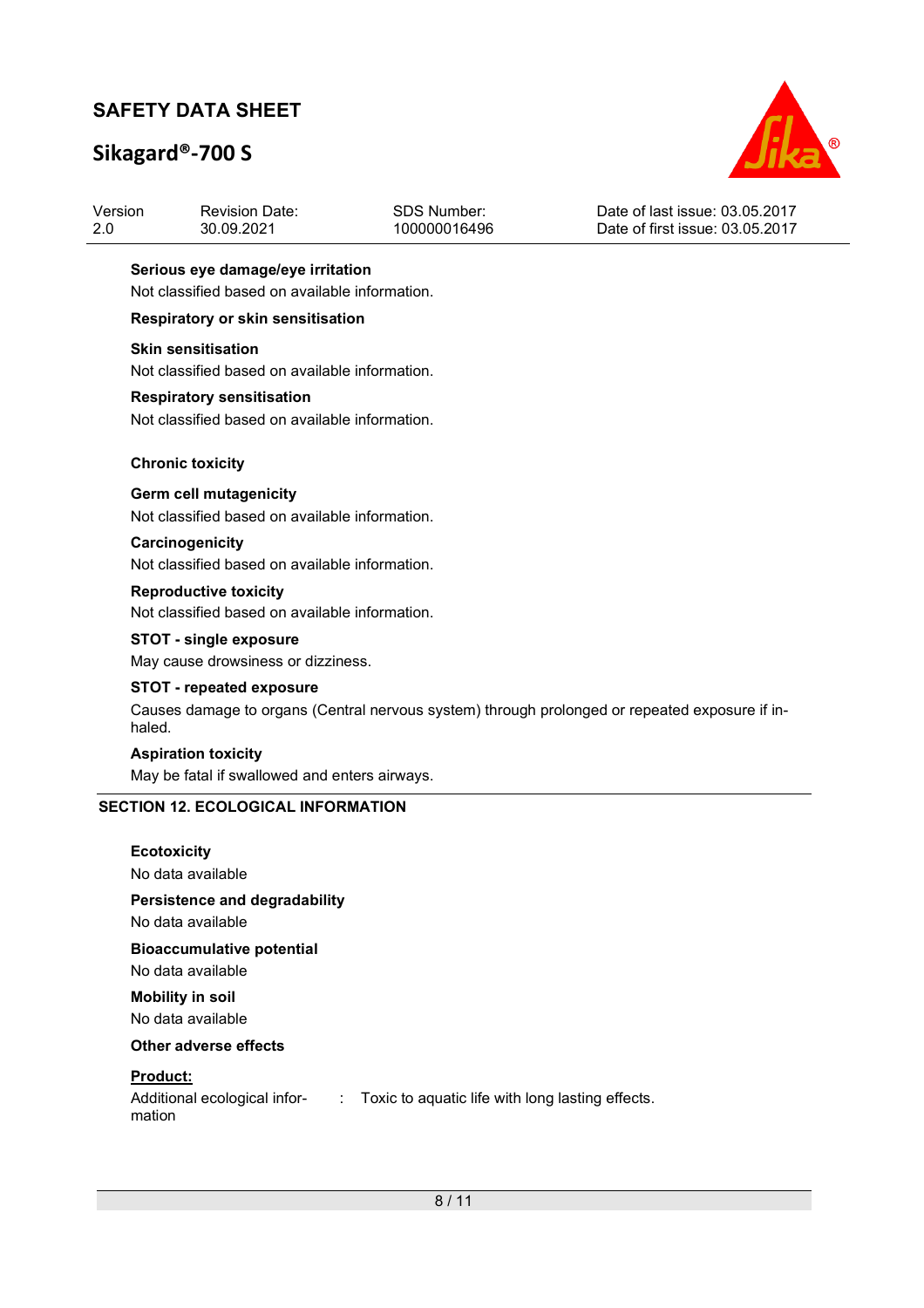# **Sikagard®-700 S**



| Version | <b>Revision Date:</b> | SDS Number:  | Date of last issue: 03.05.2017  |
|---------|-----------------------|--------------|---------------------------------|
| -2.0    | 30.09.2021            | 100000016496 | Date of first issue: 03.05.2017 |

#### **SECTION 13. DISPOSAL CONSIDERATIONS**

| Disposal methods<br>Waste from residues |                                                                                      |
|-----------------------------------------|--------------------------------------------------------------------------------------|
|                                         | The product should not be allowed to enter drains, water<br>courses or the soil.     |
|                                         | Do not contaminate ponds, waterways or ditches with chemi-<br>cal or used container. |
|                                         | Send to a licensed waste management company.                                         |
| Contaminated packaging                  | Empty remaining contents.                                                            |
|                                         | Dispose of as unused product.                                                        |
|                                         | Do not re-use empty containers.                                                      |
|                                         | Do not burn, or use a cutting torch on, the empty drum.                              |

If potential for exposure exists refer to Section 8 for specific personal protective equipment.

### **SECTION 14. TRANSPORT INFORMATION**

#### **International Regulations**

| <b>IATA-DGR</b><br>UN/ID No.<br>Proper shipping name<br>Class<br>Packing group<br>Labels<br>Packing instruction (cargo<br>aircraft) | t. | <b>UN 1993</b><br>Flammable liquid, n.o.s.<br>3<br>Ш<br>Flammable Liquids<br>366 |
|-------------------------------------------------------------------------------------------------------------------------------------|----|----------------------------------------------------------------------------------|
| <b>IMDG-Code</b><br>UN number<br>Proper shipping name<br>Class<br>Packing group<br>Labels<br>EmS Code<br>Marine pollutant           | ٠  | <b>UN 1993</b><br>FLAMMABLE LIQUID, N.O.S.<br>3<br>Ш<br>3<br>$F-E$ , S-E<br>no   |

**Transport in bulk according to Annex II of MARPOL 73/78 and the IBC Code** 

Not applicable for product as supplied.

#### **National Regulations**

| <b>ADG</b>           |                            |
|----------------------|----------------------------|
| UN number            | : UN 1993                  |
| Proper shipping name | : FLAMMABLE LIQUID, N.O.S. |
| Class                | : 3                        |
| Packing group        | - 111                      |
| Labels               | - 3                        |
| Hazchem Code         | : •3Y                      |
|                      |                            |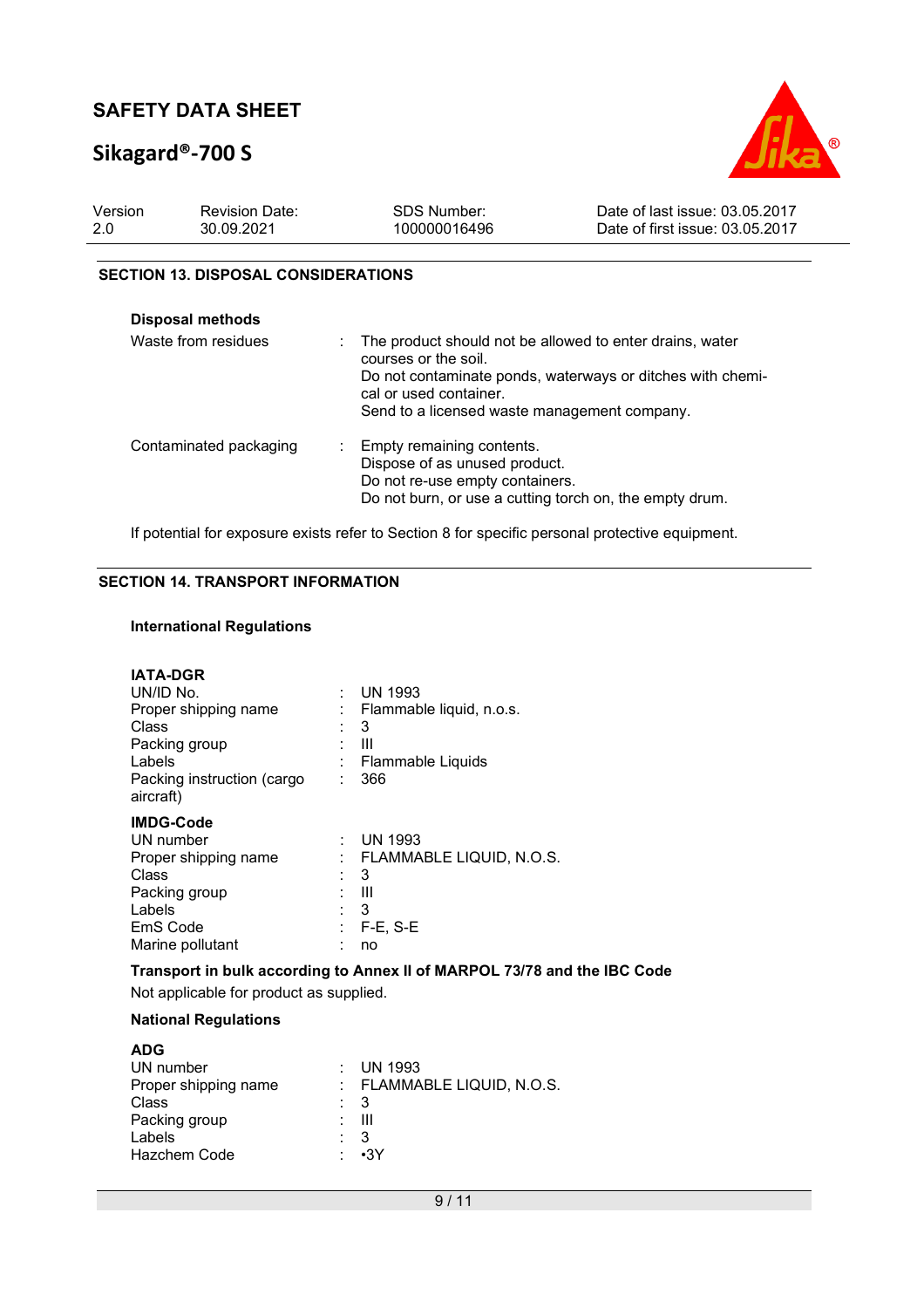# **Sikagard®-700 S**



| Version | <b>Revision Date:</b> | SDS Number:  | Date of last issue: 03.05.2017  |
|---------|-----------------------|--------------|---------------------------------|
| -2.0    | 30.09.2021            | 100000016496 | Date of first issue: 03.05.2017 |

#### **Special precautions for user**

The transport classification(s) provided herein are for informational purposes only, and solely based upon the properties of the unpackaged material as it is described within this Safety Data Sheet. Transportation classifications may vary by mode of transportation, package sizes, and variations in regional or country regulations.

#### **SECTION 15. REGULATORY INFORMATION**

#### **Safety, health and environmental regulations/legislation specific for the substance or mixture**

| Standard for the Uniform<br>Scheduling of Medicines and<br>Poisons                             | No poison schedule number allocated                                                                                                                                                                |
|------------------------------------------------------------------------------------------------|----------------------------------------------------------------------------------------------------------------------------------------------------------------------------------------------------|
| International Chemical Weapons Convention (CWC)<br>Schedules of Toxic Chemicals and Precursors | Not applicable                                                                                                                                                                                     |
| Prohibition/Licensing Requirements                                                             | : There is no applicable prohibition,<br>authorisation and restricted use<br>requirements, including for carcino-<br>gens referred to in Schedule 10 of<br>the model WHS Act and Regula-<br>tions. |

### **The components of this product are reported in the following inventories:**  AIIC **ALIC** : On the inventory, or in compliance with the inventory

| . . |
|-----|
|-----|

#### **SECTION 16. OTHER INFORMATION**

| <b>Revision Date</b><br>Date format                                            |  | 30.09.2021<br>dd.mm.yyyy                                                                                                                                                                                                                                                                                                                                                         |  |  |
|--------------------------------------------------------------------------------|--|----------------------------------------------------------------------------------------------------------------------------------------------------------------------------------------------------------------------------------------------------------------------------------------------------------------------------------------------------------------------------------|--|--|
| <b>Full text of other abbreviations</b>                                        |  |                                                                                                                                                                                                                                                                                                                                                                                  |  |  |
| AU OEL                                                                         |  | Australia. Workplace Exposure Standards for Airborne Con-<br>taminants.                                                                                                                                                                                                                                                                                                          |  |  |
| AU OEL / TWA<br>AU OEL / STEL<br><b>ADG</b><br>ADR.                            |  | Exposure standard - time weighted average<br>Exposure standard - short term exposure limit<br>Australian Dangerous Goods Code.<br>European Agreement concerning the International Carriage of<br>Dangerous Goods by Road                                                                                                                                                         |  |  |
| CAS<br><b>DNEL</b><br>EC50<br><b>GHS</b><br><b>IATA</b><br><b>IMDG</b><br>LD50 |  | <b>Chemical Abstracts Service</b><br>Derived no-effect level<br>Half maximal effective concentration<br>Globally Harmonized System<br>International Air Transport Association<br>International Maritime Code for Dangerous Goods<br>Median lethal dosis (the amount of a material, given all at<br>once, which causes the death of 50% (one half) of a group of<br>test animals) |  |  |
| LC50                                                                           |  | Median lethal concentration (concentrations of the chemical in<br>air that kills 50% of the test animals during the observation<br>period)<br>10/11                                                                                                                                                                                                                              |  |  |